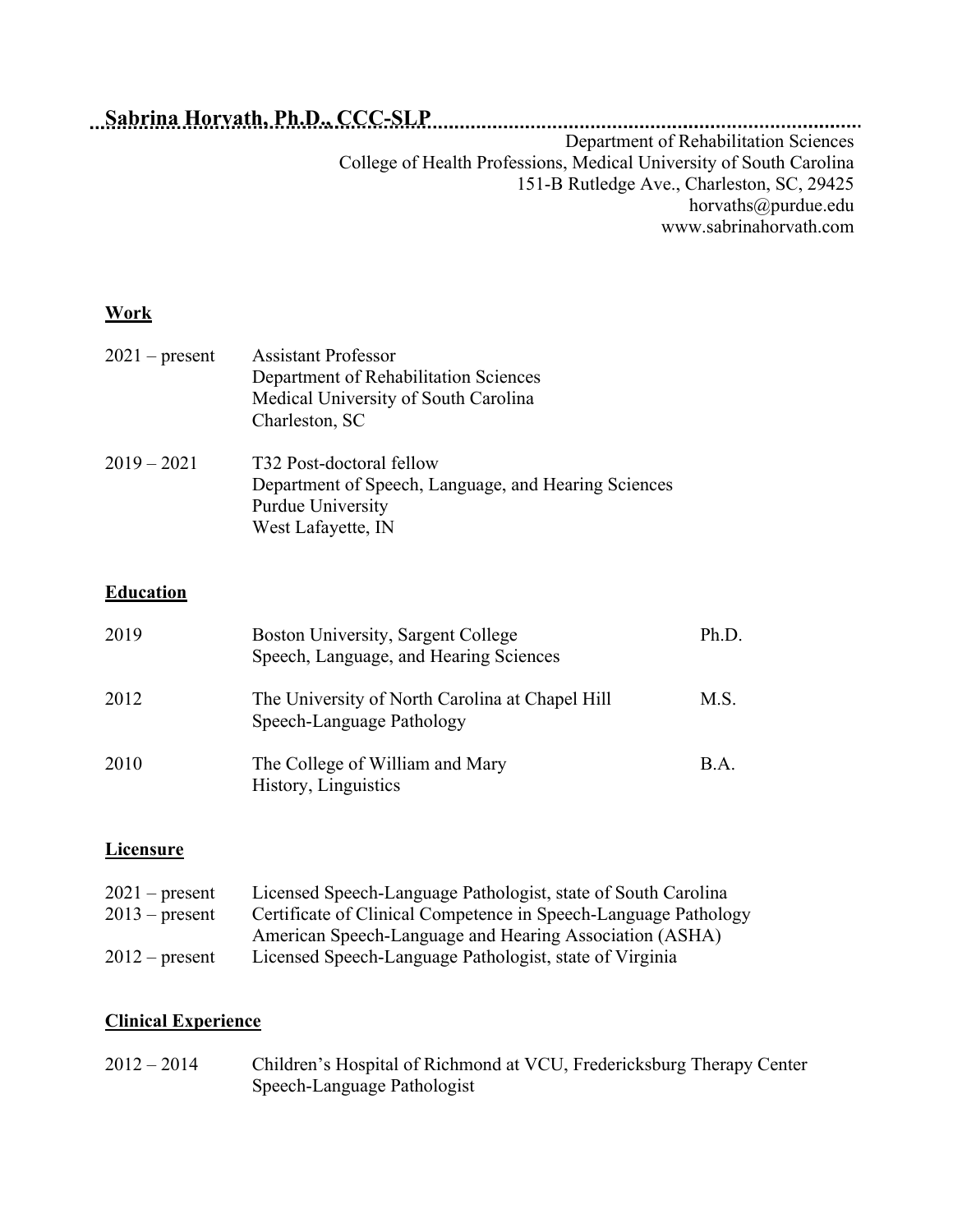#### **Grants**

| $F31 - DCO17627-01$                                              |
|------------------------------------------------------------------|
| "Verb Learning in Late Talkers"                                  |
| Role: Principal Investigator                                     |
| *Grant declined for T32 postdoctoral fellowship                  |
| Dudley Allen Sargent Research Fund                               |
| "Late Talker Verb Vocabularies"                                  |
| Role: Principal Investigator                                     |
| ASHFoundation Student Research Grant in Early Childhood Language |
| "Verb Learning Mechanisms in Late-to-Talk Two Year Olds"         |
| Role: Principal Investigator                                     |
|                                                                  |

#### **Honors and Awards**

| 2019          | ASHA Convention Research Mentoring-Pair Travel Award                    |
|---------------|-------------------------------------------------------------------------|
|               | Mentor: Dr. Arielle Borovsky                                            |
| 2019          | <b>ASHA Pathways Program mentee</b>                                     |
| 2015          | <b>SRCLD Student Travel Award Recipient (STAR Award)</b>                |
| 2014          | ASHA Convention Research Mentoring-Pair Travel Award                    |
|               | Mentor: Dr. Sudha Arunachalam                                           |
| 2014          | Heart and Soul Award, Children's Hospital of Richmond at VCU            |
| $2010 - 2011$ | Merit-based graduate academic scholarship, University of North Carolina |
| 2010          | summa cum laude distinction                                             |
| 2007          | Alpha Lambda Delta and Phi Eta Sigma honor societies                    |
| $2006 - 2010$ | James Monroe scholars program, College of William and Mary              |

#### **Publications**

**Horvath, S.,** Kueser, J. K., Kelly, J., & Borovsky, A. (2022). Difference or delay? Syntax, semantics, and verb vocabulary development in typically developing and late-talking toddlers. *Language Learning and Development, 18*(3), 352-376.

**Horvath, S.** & Arunachalam, S. (2021). Repetition versus variability in verb learning: Sometimes less is more. *Journal of Speech, Language, and Hearing Research, 64*(11), 4235-4249.

Horvath, S. (2019). The verb vocabularies and verb-learning mechanisms of late talkers. *Dissertation.*

**Horvath, S.,** & Arunachalam, S. (2019). Optimal contexts for verb learning. *Perspectives of the ASHA Special Interest Groups, 4*(6), 1239-1249.

**Horvath, S.,** Rescorla, L., & Arunachalam, S. (2019). The syntactic and semantic features of twoyear olds' verb vocabularies: A comparison of typically developing children and late talkers. *Journal of Child Language, 46*(3), 409–432.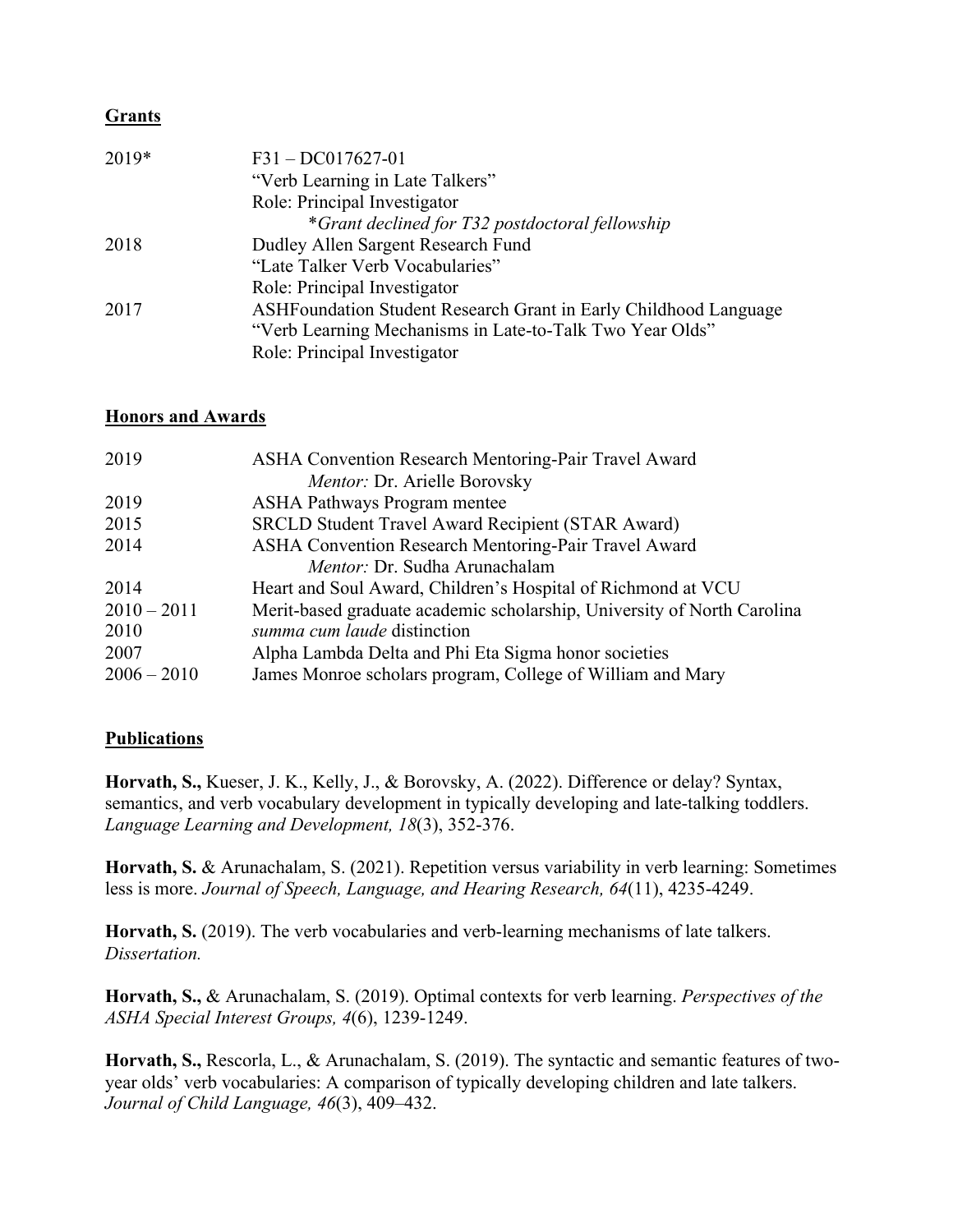**Horvath, S.,** McDermott, E., Reilly, K., & Arunachalam, S. (2018). Acquisition of verb meaning from syntactic distribution in preschoolers with ASD. *Language, Speech, and Hearing Services in Schools, 49,* 668–680*.*

**Horvath, S.,** Rescorla, L., & Arunachalam, S. (2018). Acquiring a verb lexicon: Semantic features of toddlers' early vocabularies. In K. Syrett & S. Arunachalam, (eds.), *Semantics in Acquisition, Trends in Language Acquisition Research* (pp. 67–93). John Benjamins Publishing Company.

**Horvath, S.,** & Arunachalam, S. (under review). Assessing receptive verb knowledge in late talkers and autistic children.

**Horvath, S.** (in prep). After is easier: How verb timing impacts referential mapping in children with DLD.

**Horvath, S.,** Kueser, J. K., & Borovsky, A. (in prep). The impact of verb meaning on semantic network structure for late talkers and typically developing children.

Kueser, J.K., **Horvath, S.,** & Borvosky, A. (in prep). Semantic feature norms for early-learned English verbs.

Kueser, J.K., **Horvath, S.,** & Borvosky, A. (in prep). Two pathways in vocabulary development: Noun and verb vocabulary structure differently affect word learning.

#### **Conference Presentations**

**Horvath, S.,** Kueser, J. K., Kelly, J., & Borovsky, A. (June 2021). *The development of verb vocabularies: Are late talkers actually different from their typically developing peers?* Poster presentation at the Symposium on Research in Child Language Disorders, Madison, WI.

**Horvath, S.,** & Arunachalam S. (March 2019). *Assessment of receptive verb vocabulary using dynamic scene stimuli: Evidence from ASD and late talkers.* Session chair and presenter at the Society for Research in Child Development Biannual Meeting, Baltimore, MD.

**Horvath, S.,** & Arunachalam S. (July 2018). *Are content nouns always better? Considering variable pronoun usage in children's acquisition of novel verbs.* Poster presentation at the International Congress of Infant Studies, Philadelphia, PA.

**Horvath, S.,** & Arunachalam S. (June 2018). *An eye gaze study of late talkers' receptive verb vocabularies.* Poster presentation at the Symposium on Research in Child Language Disorders, Madison, WI.

**Horvath, S.,** & Arunachalam S. (June 2018). *Does variability help verb learning? A comparison of late talkers and typically developing two-year olds.* Poster presentation at the Symposium on Research in Child Language Disorders, Madison, WI.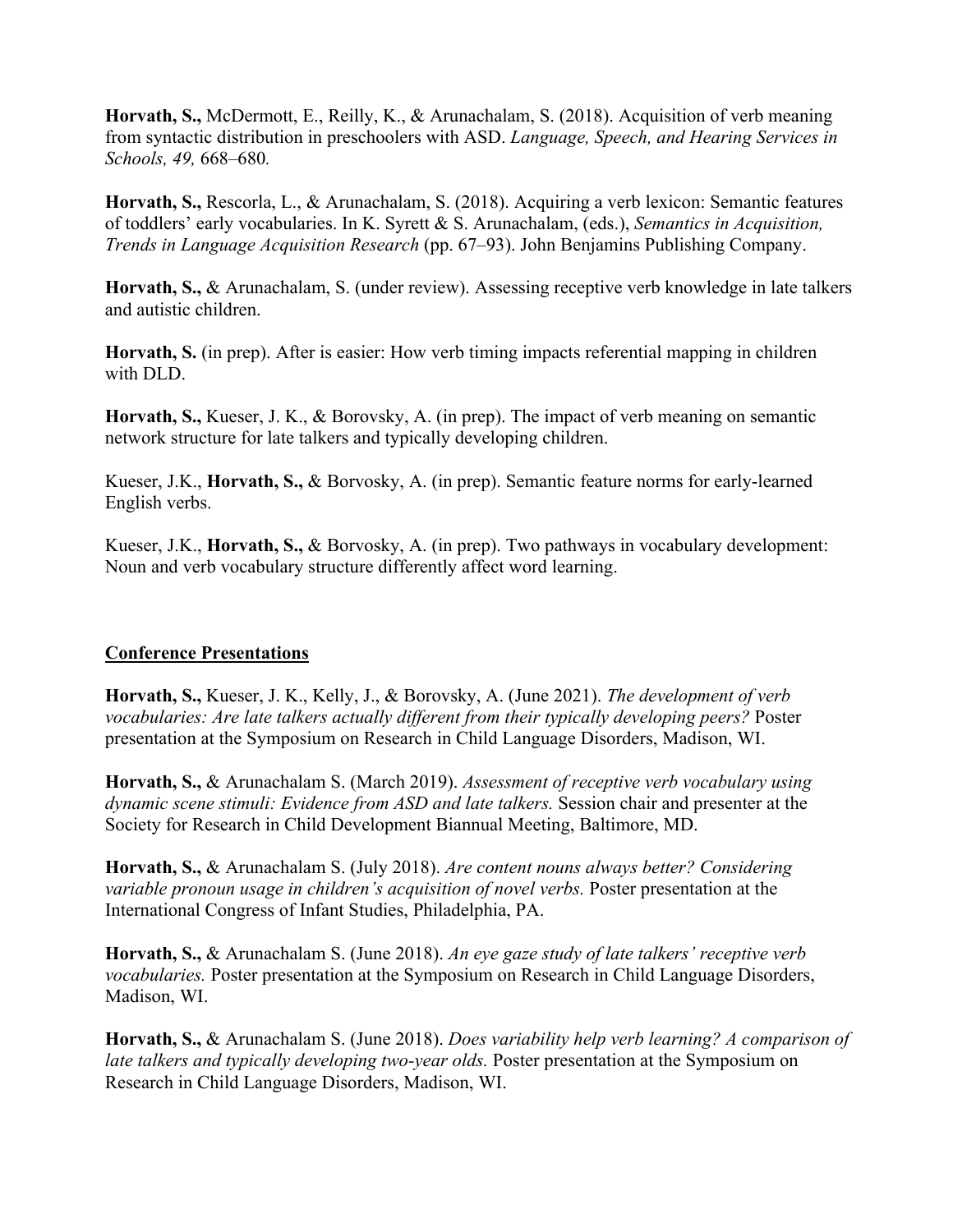**Horvath, S.,** Valleau, M., & Arunachalam S. (November 2017). *Can eye gaze be used to assess receptive vocabulary in toddlers with ASD?* Flash session at ASHA, Los Angeles, CA.

**Horvath, S.,** & Arunachalam, S. (November 2017). *Consistency is key: Repetition versus variability in a novel verb-learning task.* Poster presentation at the Boston University Conference on Language Development, Boston, MA.

**Horvath, S.,** Valleau, M., & Arunachalam S. (June 2017). *Receptive verb knowledge in children with ASD: Using eye gaze to assess knowledge.* Poster presentation at the Symposium on Research in Child Language Disorders, Madison, WI.

**Horvath, S.,** & Arunachalam, S. (November 2016). *Performance in a non-social word-learning task for children with ASD*. Poster presentation at Congrès International en Orthophonie et en Audiologie, Montreal, Canada.

**Horvath, S.,** & Arunachalam, S. (April 2016). *Verb learning in the absence of social engagement for children with autism spectrum disorders.* Poster presentation at the Graduate Research Symposium for Boston University, Boston, MA.

**Horvath, S.,** Rescorla, L., & Arunachalam, S. (November 2015). *Differences in expressive verb vocabulary between typically developing and delayed language learners at two years.* Technical research presentation at ASHA, Denver, CO.

**Horvath, S.,** Rescorla, L., & Arunachalam, S. (June 2015). *The semantic and syntactic properties of early expressive verb vocabulary: A comparison of typically developing and at-risk children at 2 years.* Poster presentation at the Symposium on Research in Child Language Disorders, Madison, WI.

**Horvath, S.,** Rescorla, L., & Arunachalam, S. (March 2015). *The expressive verb vocabulary of typically developing versus language delayed two-year olds.* Poster presentation at the Graduate Research Symposium for Boston University, Boston, MA.

**Horvath, S.** (May 2015). *Early suprasegemental phonological development in an Optimality Theory framework.* Poster presentation at Graduate Research Day for Speech and Hearing Sciences, Chapel Hill, NC.

Kinard, J., Wilson, P., Watson, L.R., Boyd, B., **Horvath, S.,** & Grisnik, J. (May 2011). *Development of a fidelity of implementation tool for a school-based intervention.* Poster presentation at the International Meeting for Autism Research, San Diego, CA.

Kinard, J., Wilson, P., Watson, L.R., Boyd, B., **Horvath, S.,** & Grisnik, J. (May 2011). *Development of a fidelity of implementation tool for a school-based intervention*. Poster presentation at the Graduate Research Day for Speech and Hearing Sciences, Chapel Hill, NC.

**Horvath, S.** (September 2009). *Hawaiian Language Revitalization: A study of the contemporary status of the language.* Oral presentation at the Student Research Day for The College of William and Mary, Williamsburg, VA.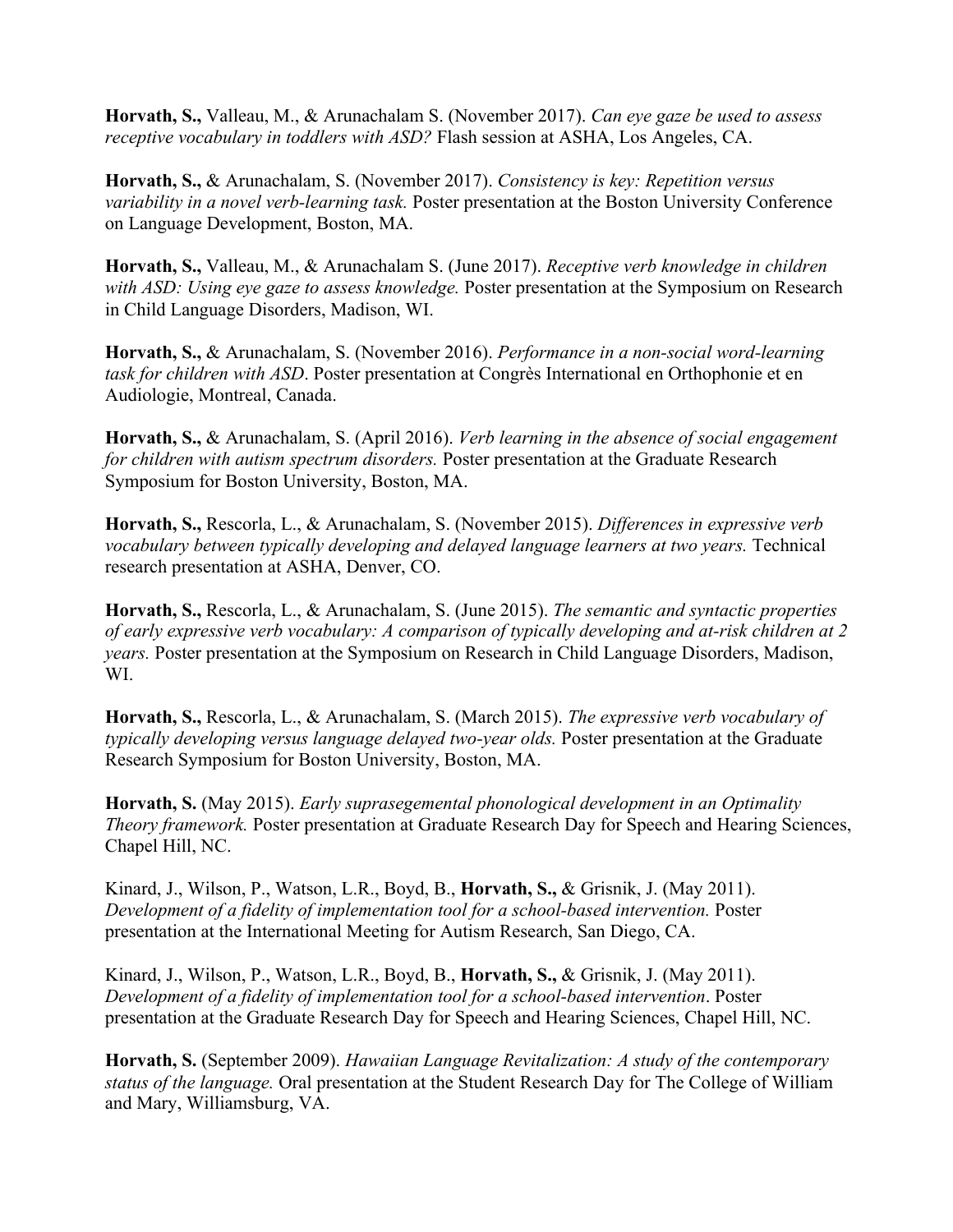**Horvath, S.** (September 2007). *Language outcomes for young children at risk for autism spectrum disorders.* Poster presentation at the Student Research Day for The College of William and Mary, Williamsburg, VA.

#### **Invited Talks**

**Horvath, S.** (February 2022). *Late Talkers' Emerging Verb Vocabularies.* Presented at the University of Connecticut's Developmental Sciences Brownbag Series.

**Horvath, S.** (April 2019). *Late talker verb vocabularies.* Presented at Purdue University's Speech, Language, and Hearing Sciences Colloquium.

**Horvath, S.** (April 2018). *Verb vocabulary and verb learning in children with ASD.* Presented at Harvard's Language and Cognition meeting.

#### **Service to the profession**

| Ongoing       | <i>Ad hoc reviewer for:</i>                                                            |
|---------------|----------------------------------------------------------------------------------------|
|               | Developmental Science, Journal of Child Language, Journal of                           |
|               | Neurodevelopmental Disorders, Language Acquisition, Language Learning and              |
|               | Development                                                                            |
| $2020 - 2021$ | Editorial Board member, Journal of Speech, Language, and Hearing Research              |
| 2018          | Student abstract pre-reviewer and volunteer, 43 <sup>rd</sup> annual Boston University |
|               | Conference on Language Development                                                     |
| 2017          | Student abstract pre-reviewer and volunteer, 42 <sup>nd</sup> annual Boston University |
|               | Conference on Language Development                                                     |
| 2016          | Student abstract pre-reviewer and volunteer, 41 <sup>st</sup> annual Boston University |
|               | Conference on Language Development                                                     |
| $2016 - 2018$ | Chair, Boston University Speech, Language, and Hearing Sciences Colloquia              |
|               | Series planning team                                                                   |
| $2015 - 2018$ | Member, Boston University Speech, Language, and Hearing Sciences Colloquia             |
|               | Series planning team                                                                   |
| 2015          | Student abstract pre-reviewer, 40 <sup>th</sup> annual Boston University Conference on |
|               | Language Development                                                                   |
| 2014          | Volunteer, 39 <sup>th</sup> annual Boston University Conference on Language            |
|               | Development                                                                            |

#### **Service to the university**

| $2022$ – present | Member, Admissions Committee, Speech Pathology M.S. Program             |
|------------------|-------------------------------------------------------------------------|
| $2022$ – present | Member, Space Advisory Board to the Dean, College of Health Professions |
| $2022$ – present | Member, Search Committee, Department of Rehabilitation Sciences Chair   |
| $2021$ – present | Member, Search Committee, Speech Pathology faculty member               |
| $2021 - 2022$    | Member, Search Committee, Speech Pathology Division Director            |
| $2021 - 2022$    | Member, Promotion and Tenure Guidelines Review Committee                |